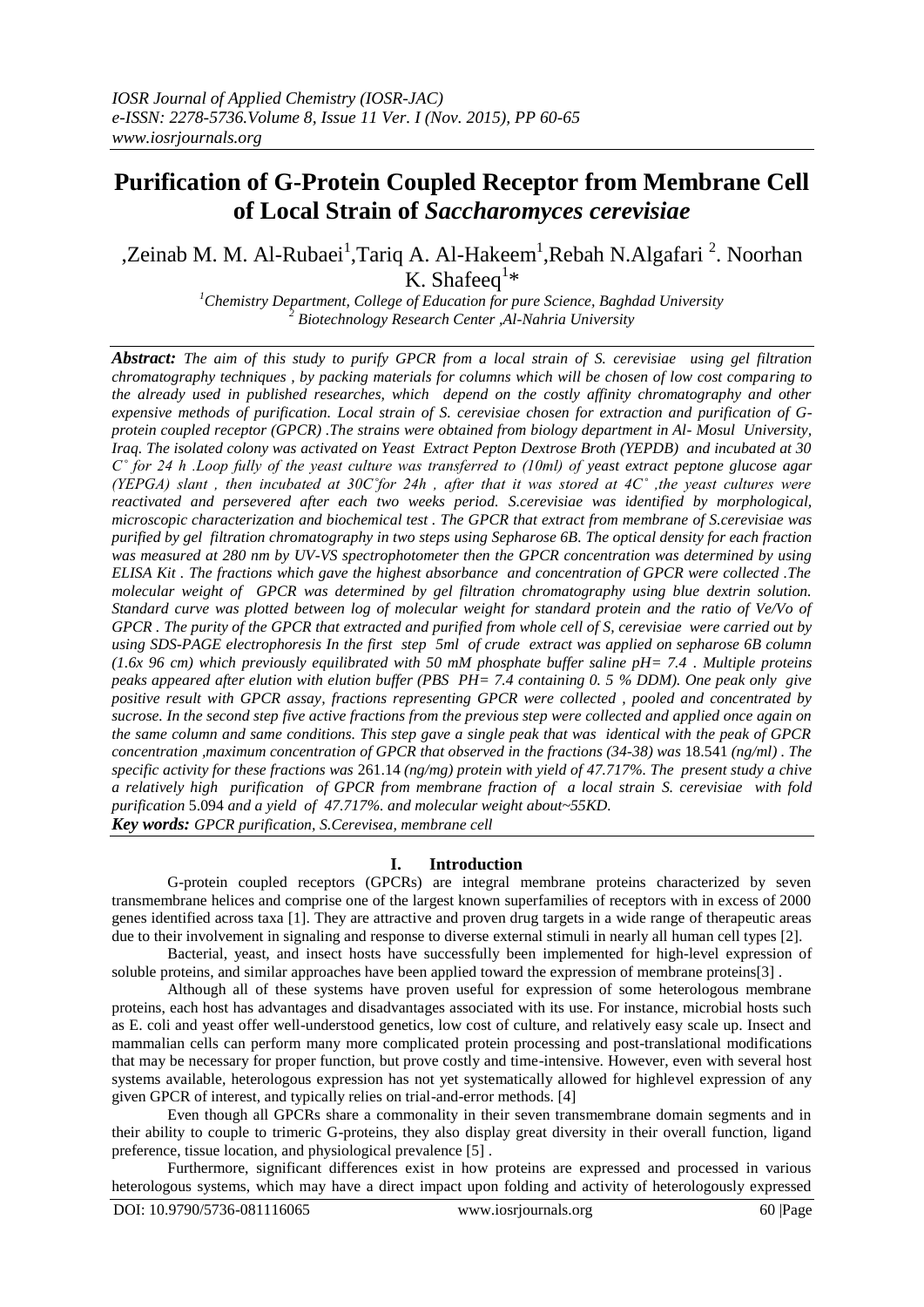GPCRs. Given its ease of genetic manipulation, rapid growth, and eukaryotic secretory pathway, yeast are an attractive host system for the development of a robust GPCR expression system. Yeast have been successfully used for the heterologous expression of membrane proteins, specifically GPCRs. [6]

Three GPCRs are known in S. cerevisiae included a-factor receptor (Ste2), ∝- factor receptor (Ste3) and Gpr1 . Although Ste2 and Ste3 are both coupled to Gpr1 and activate the mating pathway ,the sequence similarity between them is limited [7]

Both haploid yeast cells types ( $\alpha$  and a) express mating -type specific gene products such as the  $\alpha$  factor pheromone and the Ste2 in a- cells , and the ∝- factor and Set3 in ∝- cells. Pheromone binding to either receptor stimulates the exchange of GDP to GTP on the protein Gpa1 , which in turn dissociates from the dimmer , consisting of Ste4 and Ste18 The Ste 4 - Ste 18 dimmer transmits the signal to Ste 20 , the first member of the activated protein kinase family , which activates a MAP -kinase cascade [8]

This process that is similar to hormone desensitization in mammalian cells . At the level of the receptor Set2 and Set 3 are down regulated by hyperphosphorylation of several C-terminal residues , followed by ubiquitylation, internalization and degradation. At the level of the  $G \propto$  protein ,GPa1, desensitization depends on the GTPase stimulating protein which is a member of the RGS -protein family[9].

Astudy using a native S. cerevisiae expression system ,1 mg quantities of His-epitope tagged α-factor receptor was purified on a Ni-NTA column and reconstituted in lipid vesicles. The binding activity of the reconstituted receptor indicated that only 6 % of the receptor was capable of ligand binding, but the addition of solubilized membranes from S. cerevisiae to the artificial membrane restored most of expected ligand binding activity (at least 80 %). Nevertheless, the co-factors for this effect were not identified despite extensive efforts. In another study, α-factor receptor was purified using a transient expression system in HEK293 EBNA cell line . About 1 mg of Ste2p was purified per liter of culture with relatively high affinity to a fluorescently-labeled  $\alpha$ factor. However, for large scale purification a stable expression system is required, and the heterogeneous glycosylation of the recombinant protein in a mammalian system may interfere with the formation of diffractable crystals. As almost all human GPCRs do not exist naturally in high abundance, heterologous expression systems are required to achieve sufficient protein yields for structural characterization, generally at the mg/L scale or greater. [10].

Recent expression of the human adenosine A2a receptor (hA2aR) in S. cerevisiae has yielded active protein at greater than 10 mg/L of culture, which has facilitated its purification[11] Other studies have also cited improper trafficking of recombinant membrane proteins in yeast [12]

The aim of this study to purify GPCR from a local strain of S. cerevisiae using gel filtration chromatography techniques , by packing materials for columns which will be chosen of low cost comparing to the already used in published researches, which depend on the costly affinity chromatography and other expensive methods of purification.

### **II. Materials and Methods**

Local strain of S. cerevisiae obtained from department of Biology / College of Science / AL Mosul University. The isolated colony was activated on YEPGB and incubated at 30 C˚ for 24 h.

Loop fully of the yeast culture was transferred to (10ml) of YEPGA slant, then incubated at 30 ° for 24h , After that it was stored at 4C˚ .The yeast cultures were reactivated and persevered after each two weeks period[13].

S.cerevisiae was identified by morphological, microscopical characterization and biochemical test.

The pellet cells were thawed and resuspended in solubilization buffer (50 mM PBS buffer,  $PH = 8.0$ , 100mM NaCl , 5mM MgCl2 , 1mM AEBSF) and protease inhibitor cocktail (us 10 µl for 1ml) with n-Dodecylβ-D-maltoside (DDM) (1%) and 5mM β-mercaptoethanol were added to the lysed sample with gentle swirling on ice  $[10]$ . and agitation with sterilized beads  $(0.4-0.5 \text{ m})$  by using vortex mixer several cycles of agitation (30-60 sec) was interspersed with cycles of cooling on ice[14] ,

The suspension was removed by pasteur pipte and suspension examined under light microscope (100X) , the disruption of the cell wall was observed, the suspension was centrifuged again at 5000 rpm to remove debris and remaining suspension was centrifuged at 25000 rpm for 120 min by ultra cooling centrifuge.

The Final membrane pellet was washed and resuspended in solubilization buffer (50 mM PBS buffer , PH = 8.0, 100mM NaCl, 5mM MgCl2, 1mM AEBSF) and stirred on ice for 1 hour and centrifuged at 14000 rpm $([10]$ .

Gel filtration Chromatography was used in purification of GPCR from membrane fraction in two steps.

Sepharose 6B which washed several times with 50mM PBS ( $PH = 7.4$ ), degassed by vacuum pump to remove the air bubbles and poured gradually in a column by using glass rod to avoid forming bubbles . Gel was left to settle down and packed well to give column with  $(96 \times 1.5)$  cm. The gel was equilibrated with 50 mM PBS ( $PH = 7.4$ ).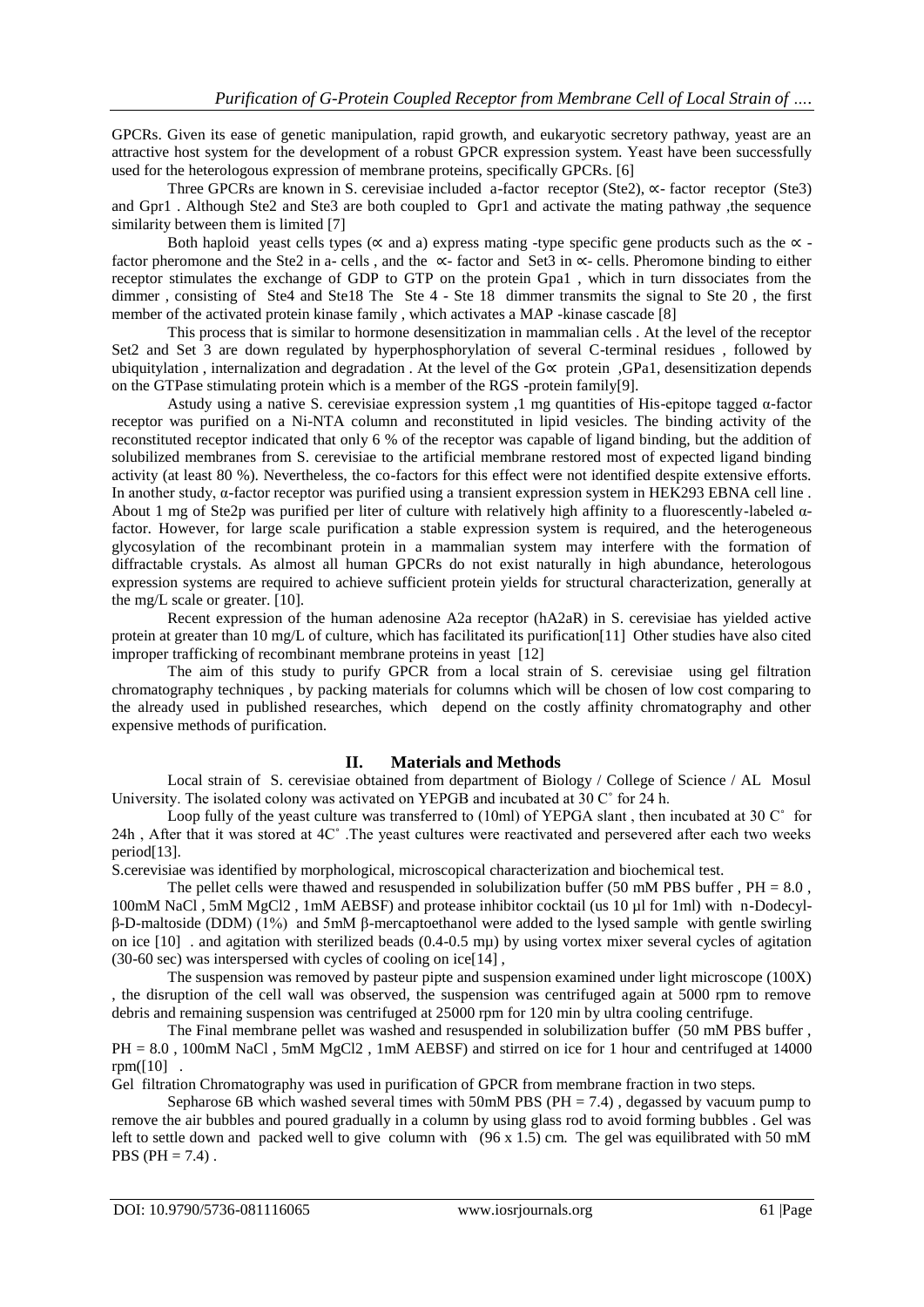The GPCR crude that prepared by solubilization of membrane was applied to the sepharose 6B column as a second step of purification that was pre equilibrated with 50 mM PBS PH  $= 7.4$ , the GPCR crude was eluted from the column by elution buffer( PBS PH=7.4 with 0.5%DDM). Aliquot of 5ml for each fraction was collected with flow rate (0.5 ml/min).The fractions that gave the highest absorbance at 280 nm and GPCR concentration were collected. Then ,these fractions are concentrated by sucrose using dialysis tube.

The concentrated GPCR from first step was applied to the sepharose 6B column that pre equilibrated by 50 mM PBS ( $PH = 7.4$ ), and eluted with elution buffer. Aliquot of fraction were collected in each tube with flow rate of 0.5 ml/min and optical density were determined for each collected fraction at 280 nm by UV-VIS spectrophotometer. The fractions that gave the highest absorbance were collected , protein concentration measured by using Bradford method . The GPCR concentration was determined by using ELISA Kit from BlueGene Biotech, Shanghai, China for all steps of purification. The fractions which gave the highest absorbance and concentration of GPCR were collected.

The molecular weight of GPCR was determined by gel filtration chromatography using blue dextrin solution .Standard curve was plotted between log of molecular weight for standard protein and the ratio of Ve/Vo of GPCR [15].

The purity of the GPCR that extracted and purified from cell membrane of S. cerevisiae were carried out by using SDS-PAGE electrophoresis[16].

#### **III. Result and discussion**

The local strain of S.cerevisiae were identified by studying specific microscopically, morphological and biochemical characterization[17].

The ability of isolate S.cerevisea for fermentation and assimilation was examined ,which glucose, fructose, sucrose, galactose, lactose, maltose, raffinose were used. The results illustrated that glucose, fructose, sucrose, galactose, , maltose, raffinose) were fermented and assimilated by the isolate strain while lactose was not fermented and assimilated by this isolate. The isolate also show un ability to hydrolyzed urea and produce ammonia. The characters are inagreement with previous study[18].

Yeast cells were thawed and resuspended in solubiziation buffer and transferred to tube containing acid – washed , dried , and the cells were lyses by shaking with glass beads. All steps performed at 4C˚and butters were supplemented with protease inhibitors cocktail in phosphate buffer[19].

GPCR extracted from membrane of S. cerevisiae was solubilized and purified by gel filtration chromatography in two steps. In the first step 5ml of crude extract was applied on sepharose 6B column (1.5x 96 cm) which previously equilibrated with  $50 \text{ mM}$  phosphate buffer saline pH= 7.4.

Results in figure (1) illustrates multiple proteins peaks appeared after elution with elution buffer (PBS PH= 7.4 containing 0. 5 % DDM). One peak only give positive result with GPCR assay. Fractions representing GPCR were collected , pooled and concentrated by sucrose.



**Figure( 1):Purification of GPCR by Gel Filtration Chromatography , first step.**

In the second step five active fractions from the previous step were collected and applied once again on the same column and same conditions. This step gave a single. peak that was identical with the peak of GPCR concentration as shown in figure (2)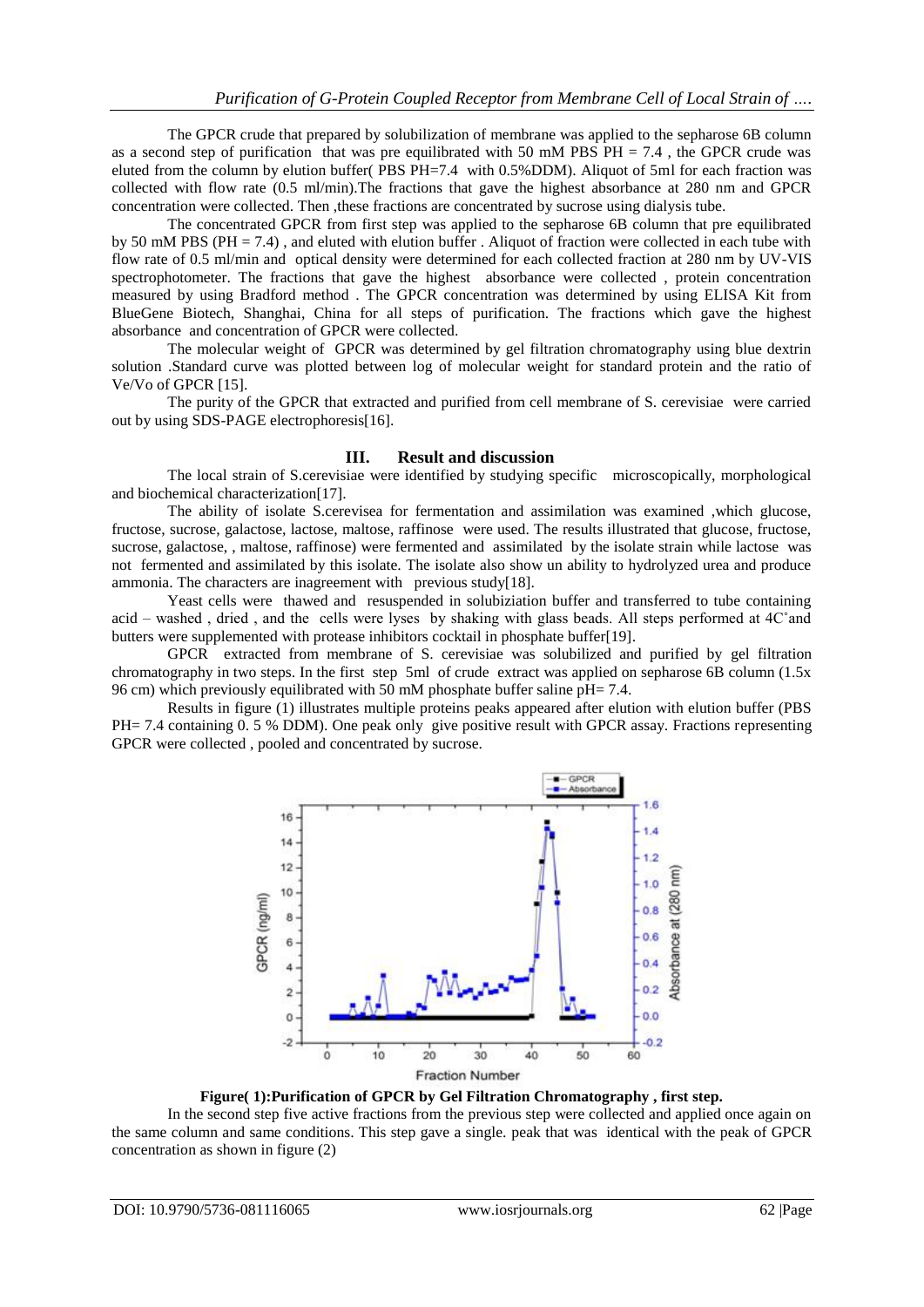

 **Figure( 2):Purification of GPCR by Gel Filtration Chromatography, second step.**

Table (1) represented volume ,protein concentration, GPCR concentration , specific activity ,purification fold and yield for all purification steps of GPCR from membrane of isolated *S. cerevisiae* The maximum concentration of GPCR that observed in the fractions (34-38) was 18.541 (ng/ml) . The specific activity for these fractions was 261.14 (ng/mg) protein with yield of 47.717%.

| Table (1): Volume , protein concentration, GPCR concentration, specific activity , purification fold and yield |  |
|----------------------------------------------------------------------------------------------------------------|--|
| for all purification steps of GPCR from membrane of isolated S. cerevisiae                                     |  |

| Steps          | volume | Protein<br>Conc. | <b>GPCR</b> | Specific | Purification |        |
|----------------|--------|------------------|-------------|----------|--------------|--------|
|                | (ml)   | $mg/ml$ )(       | Conc.       | Activity | fold         | yield  |
|                |        |                  | (ng/ml)     | (ng/mg)  |              | (%)    |
| Crude GPCR     |        |                  |             |          |              |        |
|                | 10     | 0.69             | 35.37       | 51.26    |              | 100    |
| Gel filtration |        |                  |             |          |              |        |
| First step     | 16     | 0.131            | 19.428      | 148.30   | 2.893        | 87.88  |
| Gel filtration |        |                  |             |          |              |        |
| Second step    | 8      | 0.071            | 18.541      | 261.14   | 5.094        | 47.717 |

The molecular weight is determined by gel filtration in sepharose -6B based on the standared curve made by standard protein figure (3). The Blue Dextran 2000 was used as a guide for assessing the correct column packaging and the astimation of void volume ,In this study the curve plotted between absorbance at 600 nm fraction number and the resolution of one identical peak indicated the correct column packaging . Five ml of the concentrated active fraction by sucrose obtained in the gel filtration monitored for absorbance at 280 and for GPCR concentration was used for estimation of molecular weight of GPCR by gel filtration chromatography with the aid of fraction of standard protein, showed that the resolute protein( $\sim$ 54.950KD) for GPCR extract from membrane of *S.cerevisiae*.

The molecular weight and purity of GPCR was determined by sodium dodecyl sulfate polyacrylamide gel electrophoresis (SDS-PAGE) as shown in the figure (3). The molecular weight of GPCR that extracted from solubilization membrane fraction of *S.cerevisiae* was( ~ 55 KD) with single band**.**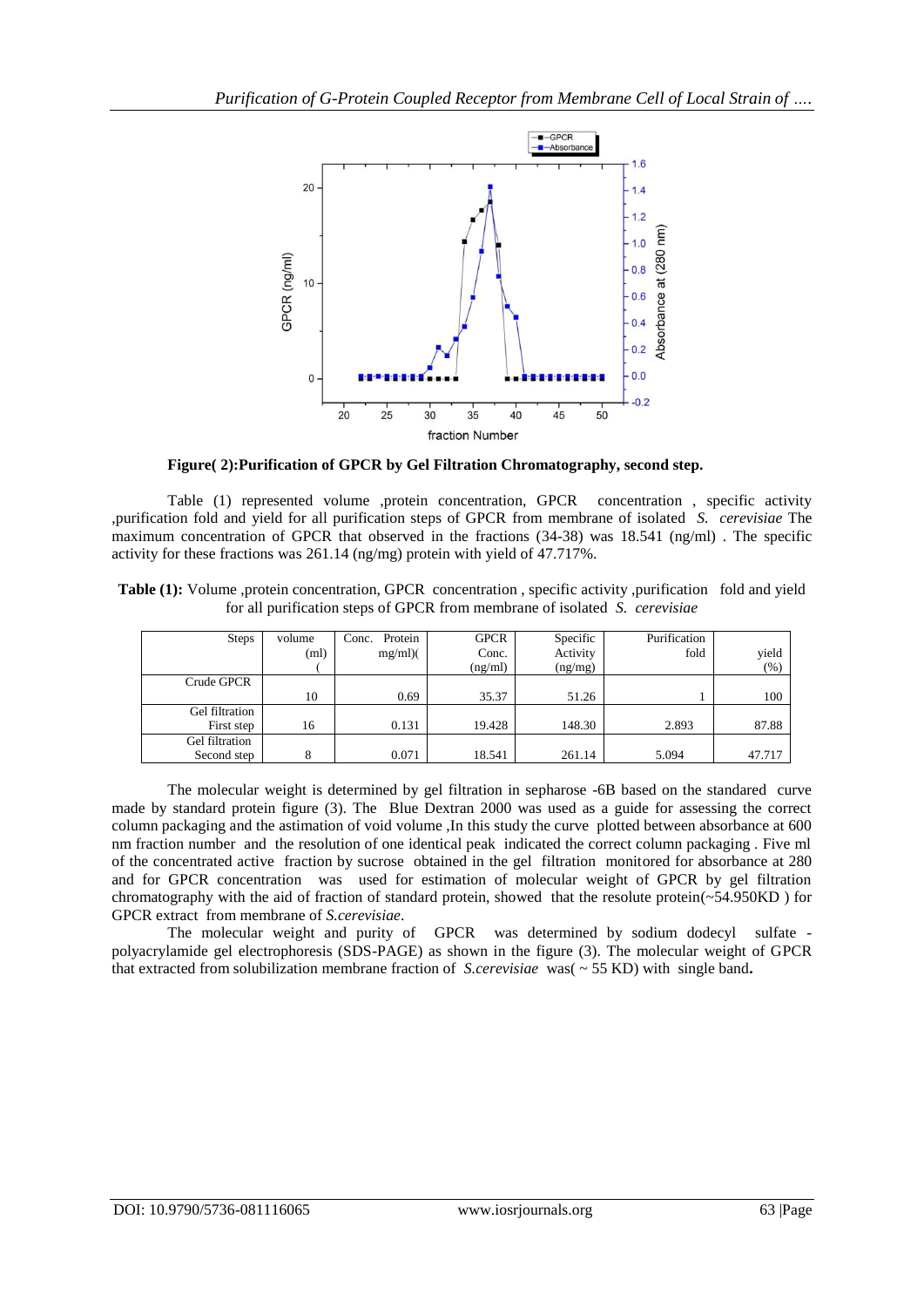

**Figure (3):** Estimation of molecular weight of GPCR by gel filtration



**Figure (4):** Polyacrylamide gel electrophoresis of purified GPCR. crude( M): Membrane fraction

From previous reports, the isolated of membrane protein from S, cerevisiae cloned in eukaryotic cell found to be easy extracted due to membrane proteins produced in S. cerevisiae is challenging, and the limited number of membrane protein structure is due to difficulties encountered with production, solubilization and purification of appropriate amounts of membrane proteins that are able to from crystals diffracting at a high resolution [20,21].